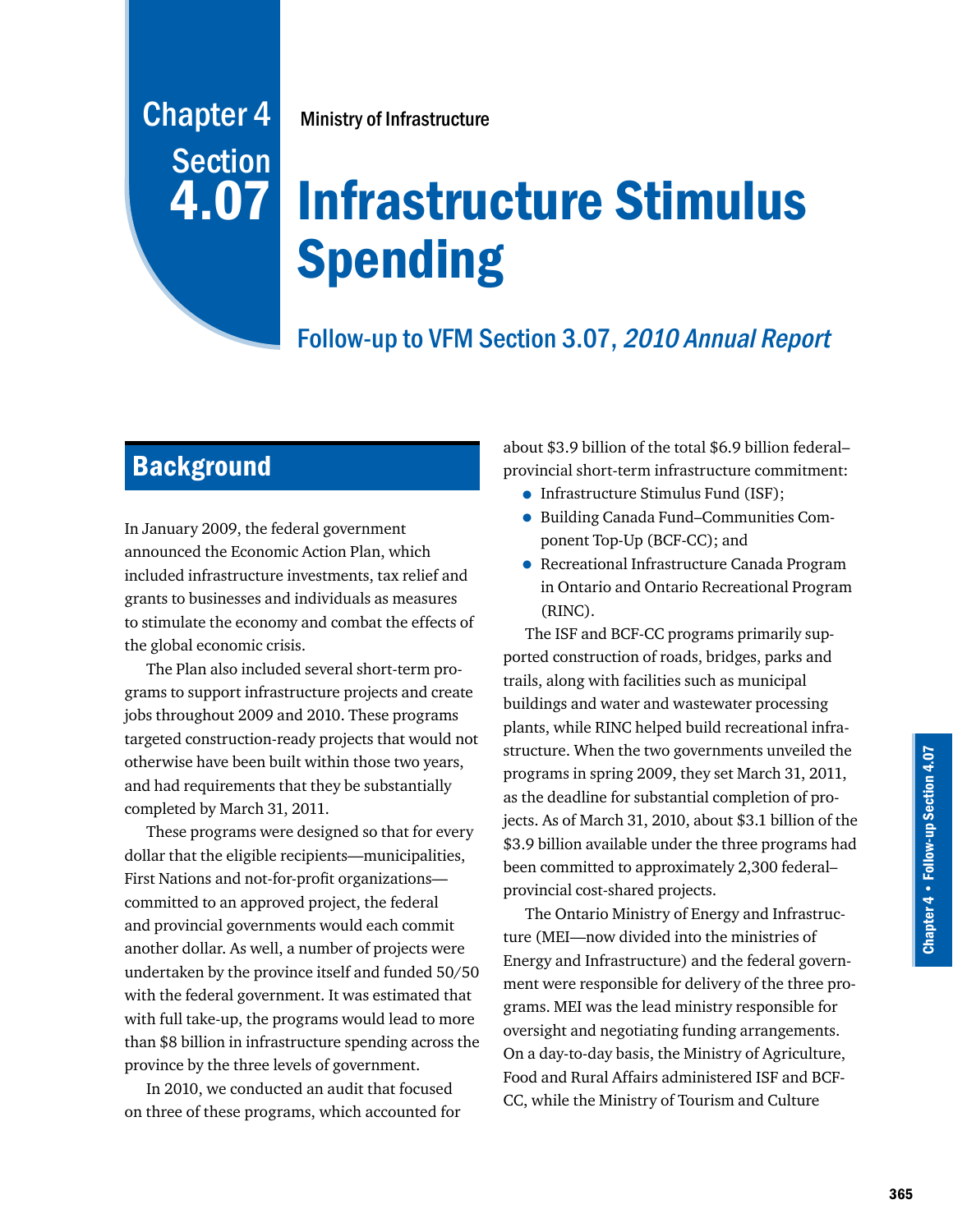(now the Ministry of Tourism, Culture and Sport) administered RINC.

In our *2010 Annual Report*, we noted that in order to ensure that stimulus funds would be injected into the economy to create jobs as quickly as possible, the three programs were to give priority to construction-ready projects of demonstrable benefit to their communities that could be substantially completed within two years. Priority was also to be given to those who planned to spend 50% or more of the funds by March 31, 2010, the end of the programs' first year. However, as of March 31, 2010, the end of the first year of the two-year programs, less than \$510 million, or only about 16%, of the total \$3.1 billion committed by the federal and Ontario governments had actually been spent. According to the job-creation model used by MEI, the three programs we examined would create and preserve about 44,000 jobs, but given the lower level of actual spending during the first year of the programs, only about 7,000 jobs were estimated to have been created or preserved during the first year of the two-year program.

With respect to the grant-application and application-assessment processes, we noted that:

- MEI placed no limit on the number of applications that municipalities with populations of more than 100,000 could submit under ISF, the largest of the three infrastructure programs. This provided an incentive to submit large numbers of applications in hopes of getting as many approved as possible. For example, four municipalities submitted a total of almost 1,100 applications, accounting for 40% of the total applications submitted by the 421 Ontario municipalities for this program.
- Due to the tight deadlines, the time allotted for the provincial review of ISF applications was in most cases just one to two days. In one instance, we noted that a key component of the provincial review for 56 projects worth an estimated \$585 million was carried out in just four hours. In our view, it would not have

been possible to conduct the necessary due diligence within such a tight time frame.

- Applicants were not required to prioritize their infrastructure needs, and none did in their applications, making it more difficult to assess the benefits of the proposed projects so that informed funding decisions could be made. One municipality submitted 150 applications valued at \$408 million, and received approvals for 15 projects worth \$194 million. From our visit to this municipality, we noted that 11 of the approved projects, valued at \$121.7 million, were ranked at or near the bottom of the municipality's own priority list, while other, higher-ranked eligible projects were not approved.
- We noted that technical experts were generally not involved in assessing the applications even though thorough analysis by such experts would have helped assess the reasonableness of project cost estimates and identify those unlikely to meet the two-year completion deadline.

After assessment and review by civil servants in the appropriate ministries, the applications were submitted to the office of Ontario's Minister of Energy and Infrastructure and to his federal counterpart for final review and approval. With respect to this process, we noted that there was a general lack of documentation to support the decisions regarding which projects were approved and which were not. In some cases, ministers' offices approved projects that civil servants had earlier deemed ineligible or about which they had flagged concerns.

Federal and provincial funding was to end on March 31, 2011, after two years. As only 16% of the committed funds had been spent after the first year, many recipients had difficulty completing their projects by this deadline. Our survey indicated that as of May 2010, more than one-third of respondents had to take such steps as adjusting project specifications and cost estimates in the original applications,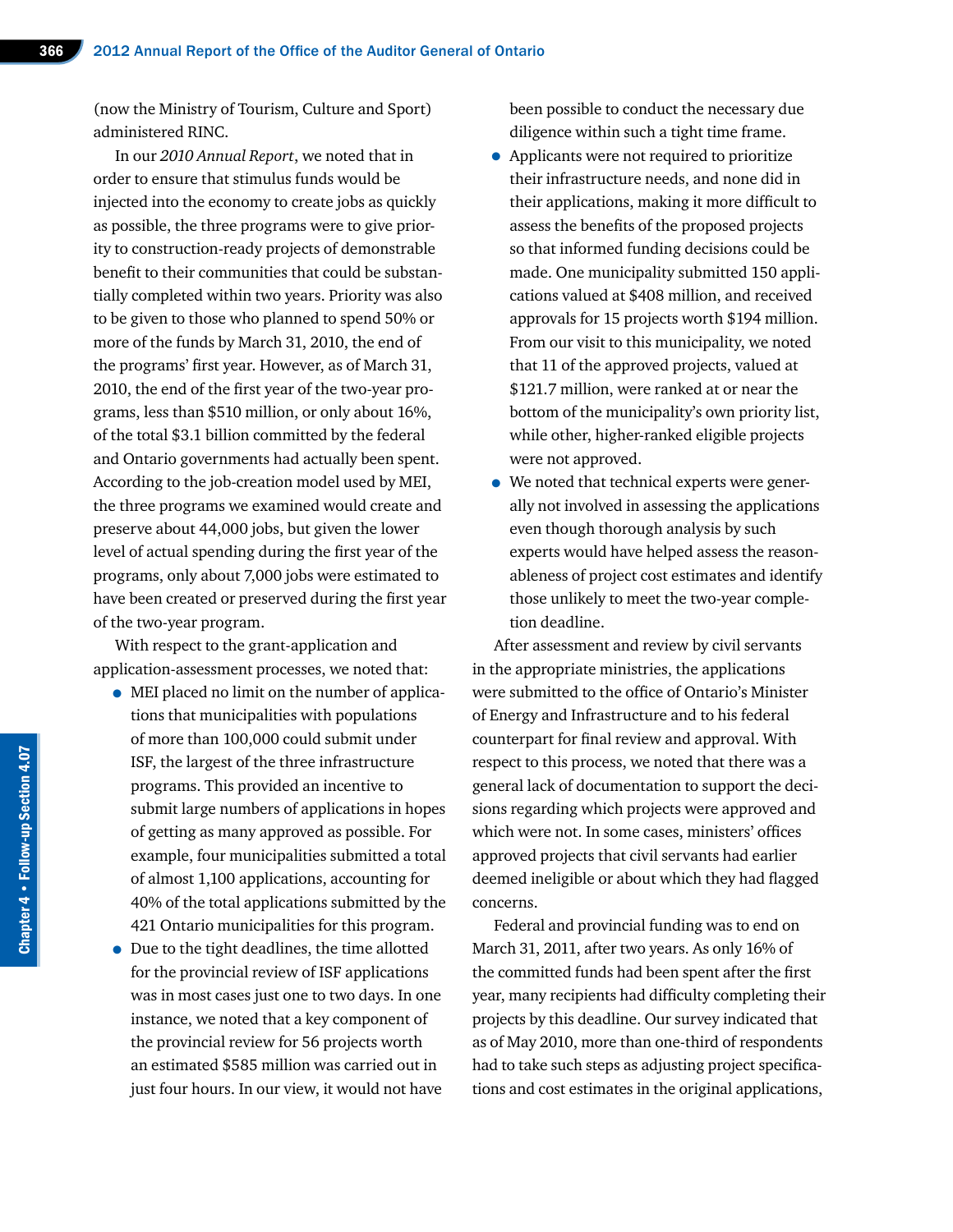paying contractors overtime and sole-sourcing some contracts to meet the deadline.

We made a number of recommendations for improvement and received commitments from the Ministry of Infrastructure (Ministry) that it would take action to address our concerns.

In December 2010 (subsequent to our audit), both the federal and provincial governments announced a one-time extension of the March 31, 2011, deadline until October 31, 2011, to provide one more construction season for projects not likely to meet the original deadline. In order to qualify for this new deadline, projects had to have incurred eligible costs before March 31, 2011, and were required to submit an application for the extension. According to the Ministry, nearly 800 projects were approved for this extension. In November 2011 and February 2012, the province exempted 21 projects from the extended deadline and continued to reimburse its share of eligible costs incurred between November 1, 2011, and March 31, 2012.

#### STANDING COMMITTEE ON PUBLIC **ACCOUNTS**

The Standing Committee on Public Accounts held a hearing on this audit in March 2011. In May 2011, the Committee reported to the Legislature on this hearing. It stated in a letter that it was satisfied with the Ministry's responses to its questions and with the actions taken to date to address the Auditor General's recommendations. The Committee did not make any recommendations of its own.

### Status of Actions Taken on Recommendations

The Ministry provided us with information in spring 2012 on the current status of the actions taken on our recommendations. According to this information, recommendations applicable to the

2009 programs have been substantially implemented, in part because of the federal and provincial governments' extension of the funding deadline for qualifying projects to October 31, 2011, and the further provincial extension for qualifying projects to March 31, 2012.

The Ministry agreed to take our recommendations pertaining to any future infrastructure programs into consideration when designing capital-grant programs. The status of the action taken on each of our recommendations at the time of our follow-up was as follows.

#### PROGRAM ELIGIBILITY AND APPLICATION ASSESSMENT

#### Program Design and the Submission of **Applications**

#### Recommendation 1

*To help ensure that projects best suited to meeting program objectives are funded in any future infrastructure programs, the Ministry of Infrastructure should:*

- *follow a more risk-based approach to designing and implementing future capital-grant programs and consider all important factors affecting program delivery, including project suitability, reasonableness of timelines, and the capacity of and demand on ministry resources;*
- *require that applicants better demonstrate the benefits of their proposed projects, provide evidence that the expected benefits are achievable, and prioritize their applications; and*
- *strengthen its due-diligence process and include the use of technical experts to review high-risk projects, in assessing grant applications.*

#### **Status**

Since our 2010 audit, the province has not initiated similar infrastructure programs. However, the Ministry indicated that it is committed to taking this recommendation into consideration when designing any future capital-grant programs. Specifically, the Ministry informed us that it will expand the use of risk-based program design and analysis, assess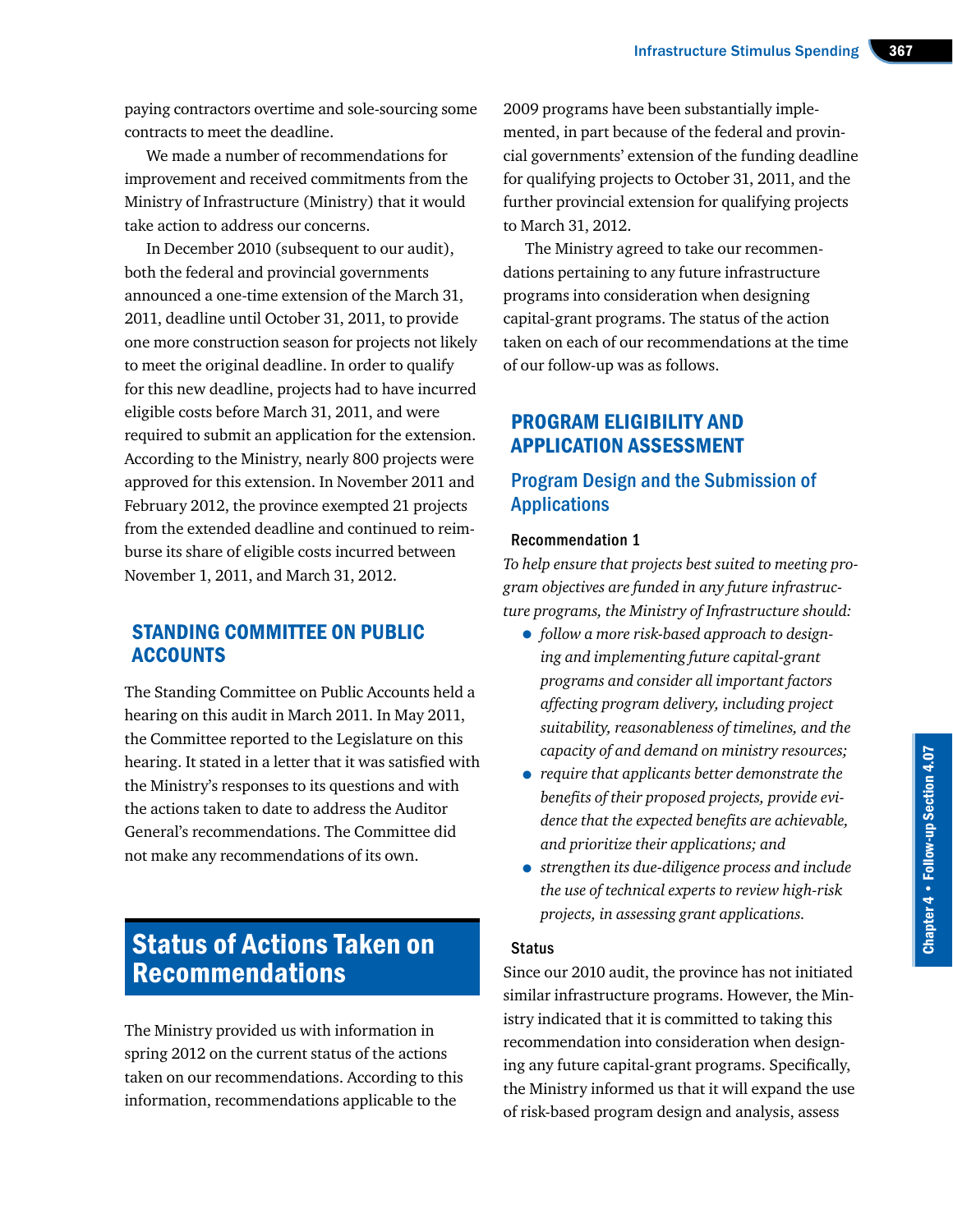the implications of program-design decisions on ministry resources, and work to incorporate technical expertise in the due-diligence process. The Ministry also committed to seeking the advice of the province's Internal Audit Division early in the development of future programs.

For future infrastructure programs that involve partner ministries, the Ministry committed to providing better guidance to all staff responsible for reviewing applications, to strengthen the duediligence process for application assessments. The Ministry also indicated that it will ensure that future application processes place a greater onus on applicants to demonstrate that the proposal and claims in their applications are valid and achievable and that they address a priority need for the community.

#### Approvals of Applications

#### Recommendation 2

*To ensure a fair and transparent project selection process is followed for any similar programs in future, the Ministry of Infrastructure should:*

- *address all significant concerns raised during initial assessment and satisfactorily follow up and resolve them before approving the projects;*
- *strengthen documentation of the rationale for decisions reached throughout all stages of the grant-assessment and approval processes; and*
- *consider whether providing additional information would enhance transparency and be of interest to the general public and the Legislature.*

#### **Status**

Similar to the previous recommendation, this recommendation is also aimed at the administration of future capital-grant programs. However, after the March 31, 2011, deadline for the completion of projects under the 2009 infrastructure stimulus programs was extended to October 31, 2011, the Ministry made some efforts to implement the recommendation in the administration of the extended projects. For instance, recipients of the

infrastructure stimulus funding were required to apply for the October 31, 2011, extension and to submit supporting documentation including a detailed construction schedule signed by a professional engineer or architect. These applications were reviewed by the Ministry, the partner ministries and the federal government to assess whether each extension was compliant with the program criteria. The review process allowed for follow-up with applicants to seek clarification on issues and concerns identified in their applications before the decision on each extension was made. The Ministry maintained documentation to record whether each application for the extension was complete. In the case of incomplete applications, the reasons for their incomplete status were recorded so that the rationale for any denial of an extension was documented. Federal–provincial program management committees provided recommendations on extension approvals to the federal and provincial ministers, who had the final authority to approve extensions.

To improve the transparency of projects funded by infrastructure stimulus spending, in December 2010 the Ministry launched an enhanced version of the Revitalizing Ontario's Infrastructure website that contains additional information on the projects, such as project descriptions and maps that better indicate the location of projects. In 2011, further enhancements were made to the website, which included improved project filtering and the addition of web pages showing the benefits provided by the province's infrastructure projects. The Ministry indicated that the website continues to be updated with information on the construction status of projects funded by stimulus spending, given that for some projects, payments for costs incurred up to March 31, 2012, will continue well into the 2012/13 fiscal year.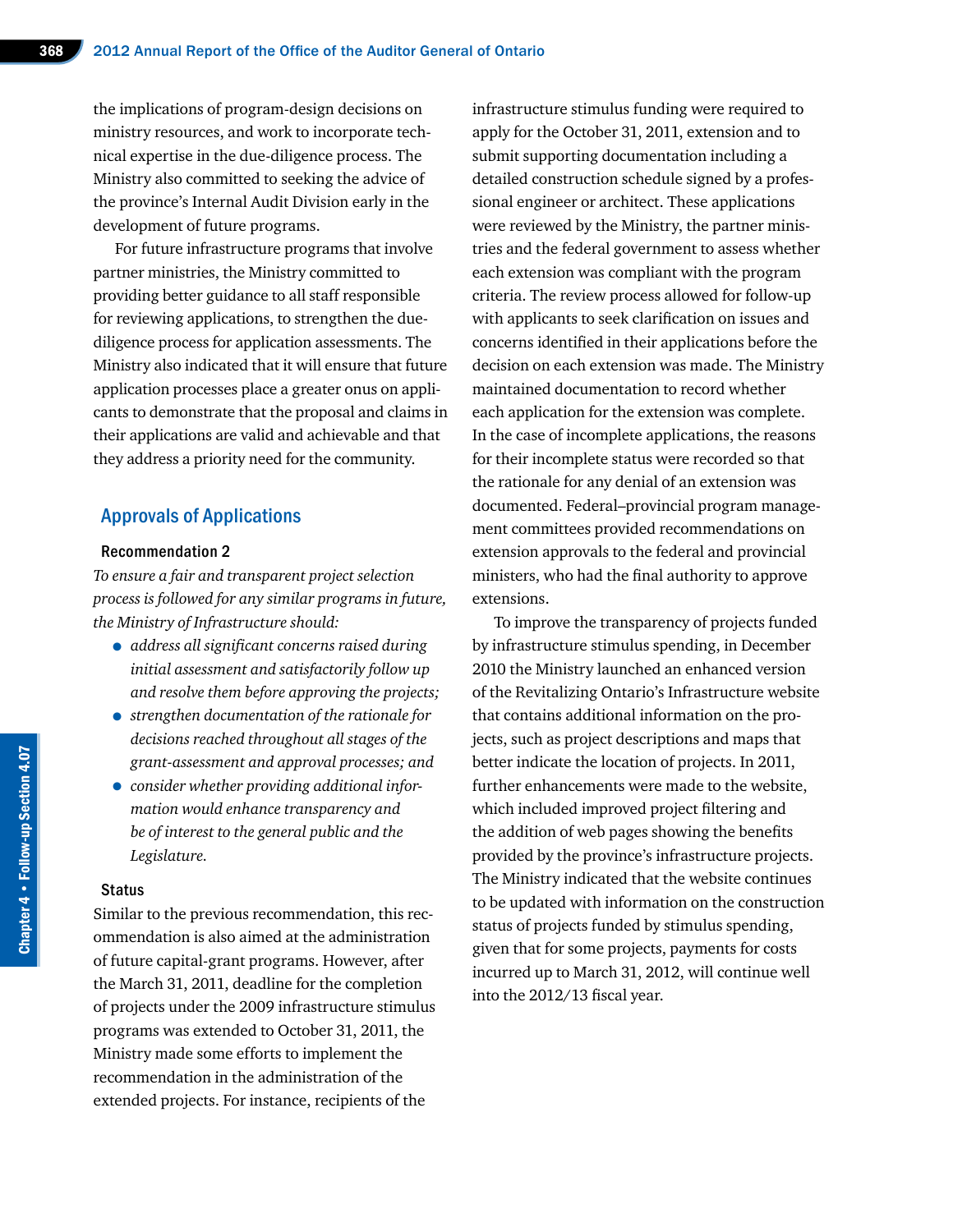#### PROJECT MANAGEMENT

#### Reporting and Monitoring the Progress of **Projects**

#### Recommendation 3

*To help ensure that funded projects are completed on time and on budget, and to comply with funding agreements, the Ministry of Infrastructure should:*

- *ensure that recipients report project information consistently and on a timely basis, and follow up on projects at risk of missing the funding cut-off deadline; and*
- *consider raising the issue with the federal government once reliable data is available on the number and extent of projects that will not be completed by the March 31, 2011, federal funding cut-off.*

#### **Status**

In our *2010 Annual Report,* we noted delays in reporting the status of 17% of the ISF municipal projects and 40% of the RINC projects. The status of the RINC projects, in particular, was difficult to determine reliably due to issues with RINC's information system. In June 2010, subsequent to our audit fieldwork, we were informed that progress reports had been submitted for 95% of all projects. However, we noted a variety of interpretations by recipients as to what constitutes "progress" on a project. Some defined it as estimated work done, while others used actual dollars spent and engineering assessments. The analysis we did in 2010 of progress based on actual spending by recipients revealed that only 16% of the committed funds had been spent. This lagged significantly behind the province's initial expectation of equal spending in each of the program's two years and left a significant amount of the funds originally committed still to be spent in the 2010/11 fiscal year.

As noted earlier, in December 2010, the federal government announced that it was extending the funding deadline for qualifying projects funded by stimulus spending to October 31, 2011, since these projects were at risk of not being completed

by the March 31, 2011, cut-off date for federal funding. Close to 800 projects were approved for the extension. Subsequent to the extension by the federal government, the Ontario government further exempted 21 projects from the extended deadline and continued to reimburse its share of eligible costs incurred to March 31, 2012. The Ministry indicated that, as a result of these federal and provincial measures, only 19 projects had not been completed by March 31, 2012. According to the Ministry, most of these had incurred sufficient eligible costs prior to March 31, 2012, to have the full provincial contribution paid out.

#### Costs to Meet the Funding Deadline

#### Recommendation 4

*To help ensure that funds are spent wisely, the ministries of Infrastructure, Tourism and Culture, and Agriculture, Food and Rural Affairs should work with any recipients experiencing significant delays on their projects to evaluate the options and solutions best suited to meet stimulus-program objectives and ensure value for money in completing the projects.*

#### **Status**

The Ministry indicated that following our 2010 audit, partner ministries engaged on an ongoing basis with recipients of stimulus spending, including conducting site visits to assess and validate project progress. The partner ministries regularly reported issues they noted to the Ministry and the federal government. They paid special attention to projects identified as delayed or otherwise at risk of not being completed by the new October 31, 2011, deadline or the March 31, 2012, provincial deadline. The provincial ministries and the federal government collaborated to assess options and identify solutions for projects that needed support. This included working with recipients of stimulus funds to identify options such as changing the scope of their projects so that they could be completed by the funding deadline.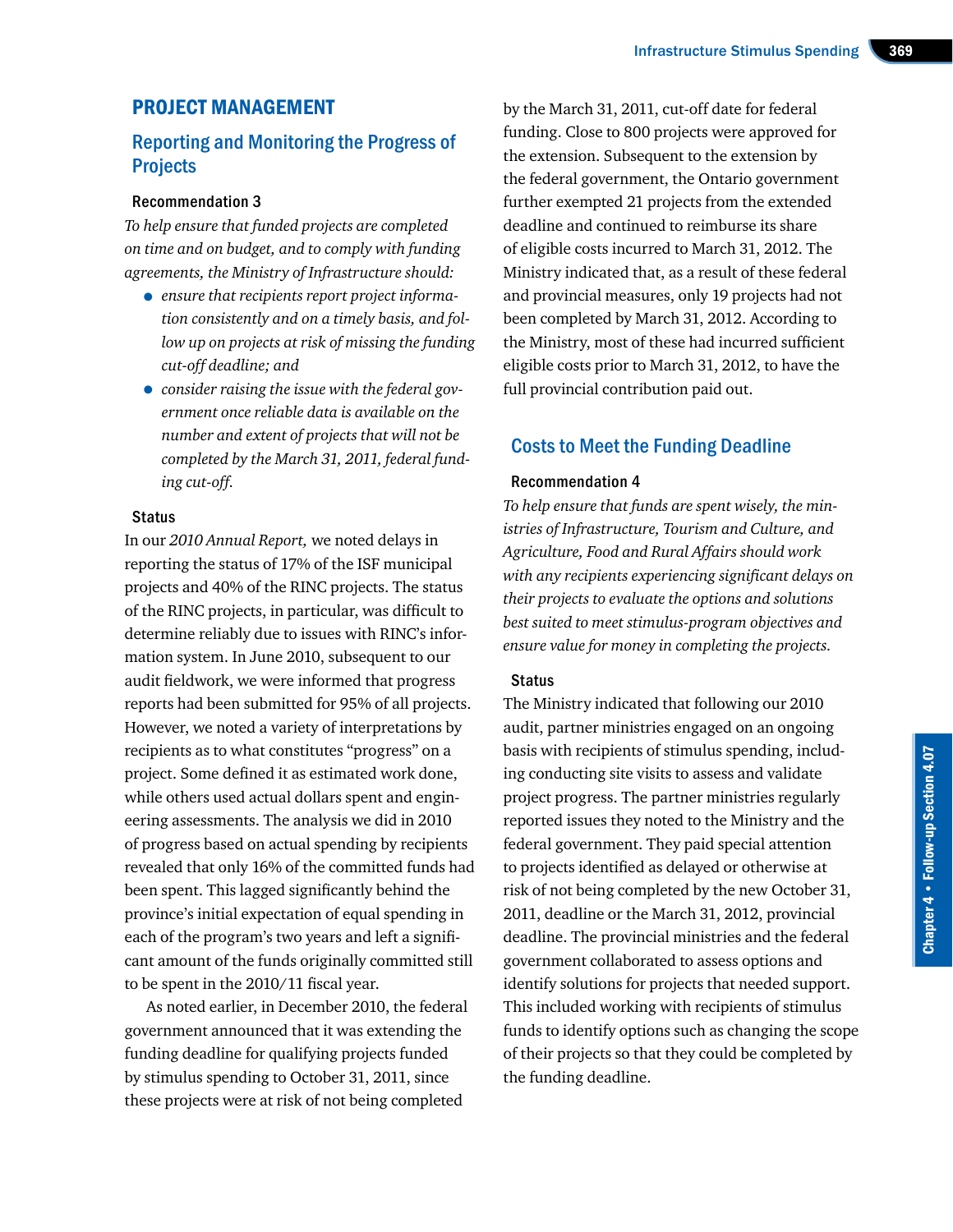The Ministry also indicated that, ultimately, funding recipients were accountable under the binding stimulus funding agreement for the procurement, management and delivery of their own projects by the funding deadline. Follow-up letters approved by the Ministry, the partner ministries and the federal government were issued when warranted to ensure that recipients were aware of the current situation related to their projects and the potential consequences that could arise if they did not take the required action.

As a result of the above actions by the Ministry, the partner ministries and the federal government, the number of projects considered at risk of not meeting the funding deadline steadily declined, and the vast majority of them were completed by March 31, 2012.

#### Financial and Claims Administration

#### Recommendation 5

*To ensure that funds are spent wisely and for the purpose intended, the Ministry of Infrastructure should work with the Internal Audit Division to develop appropriate monitoring and audit coverage of fund recipients according to assessed risk.*

#### **Status**

In our *2010 Annual Report*, this recommendation was predominantly aimed at the better monitoring of about 150 not-for-profit organizations (NPOs) that at the time of our audit had received approximately \$360 million in stimulus funding. Since these NPOs were typically smaller organizations that ranged from multi-purpose community organizations and recreational centres to special-purpose organizations like sports clubs, they might lack the project-management expertise and accountability structures of larger organizations. Furthermore, the provincial ministries involved with this program had no previous experience in dealing with these smaller organizations.

Although since our 2010 audit it has not specifically audited any of the projects procured by these

smaller NPOs using stimulus funding, the Ministry did indicate that a small sample of the statements of expenditures submitted by the NPOs was reviewed by an accounting firm to assess whether the statements were prepared in accordance with the terms of the funding agreement. The Ministry also indicated that it has been working with the Ontario Internal Audit Division (OIAD) to ensure that project and program close-out protocols are providing appropriate monitoring and risk mitigation to achieve successful close-out of projects.

The Ministry noted that the binding funding agreements with recipients give the province the right to audit projects to determine whether funds have been spent wisely. The province's right to audit extends beyond the completion of the project. The Ministry indicated that the government will continue to use the risk-assessment model to determine if projects warrant an audit upon completion. To this end, following up on a recommendation provided by the OIAD, the Ministry issued an Assistant Deputy Minister–level memo to partner ministries on April 3, 2012, about these ministries' ongoing accountability responsibilities as they relate to the stimulus programs. One such responsibility is to retain proper and accurate project and program records for six years following March 31, 2012, to support any audits that may be undertaken. The Ministry stated that it will continue to seek advice from the OIAD as the government continues to wind down the stimulus programs and in the design and implementation of future programs.

#### MEASURING AND REPORTING ON PROGRAM EFFECTIVENESS

#### Recommendation 6

*To better enable the public and legislators to evaluate the effectiveness of these stimulus programs, the Ministry of Infrastructure should:*

- *provide timely and accurate information on the progress of these projects; and*
- *ensure that the methodology used to calculate the impact of stimulus funds on employment is*